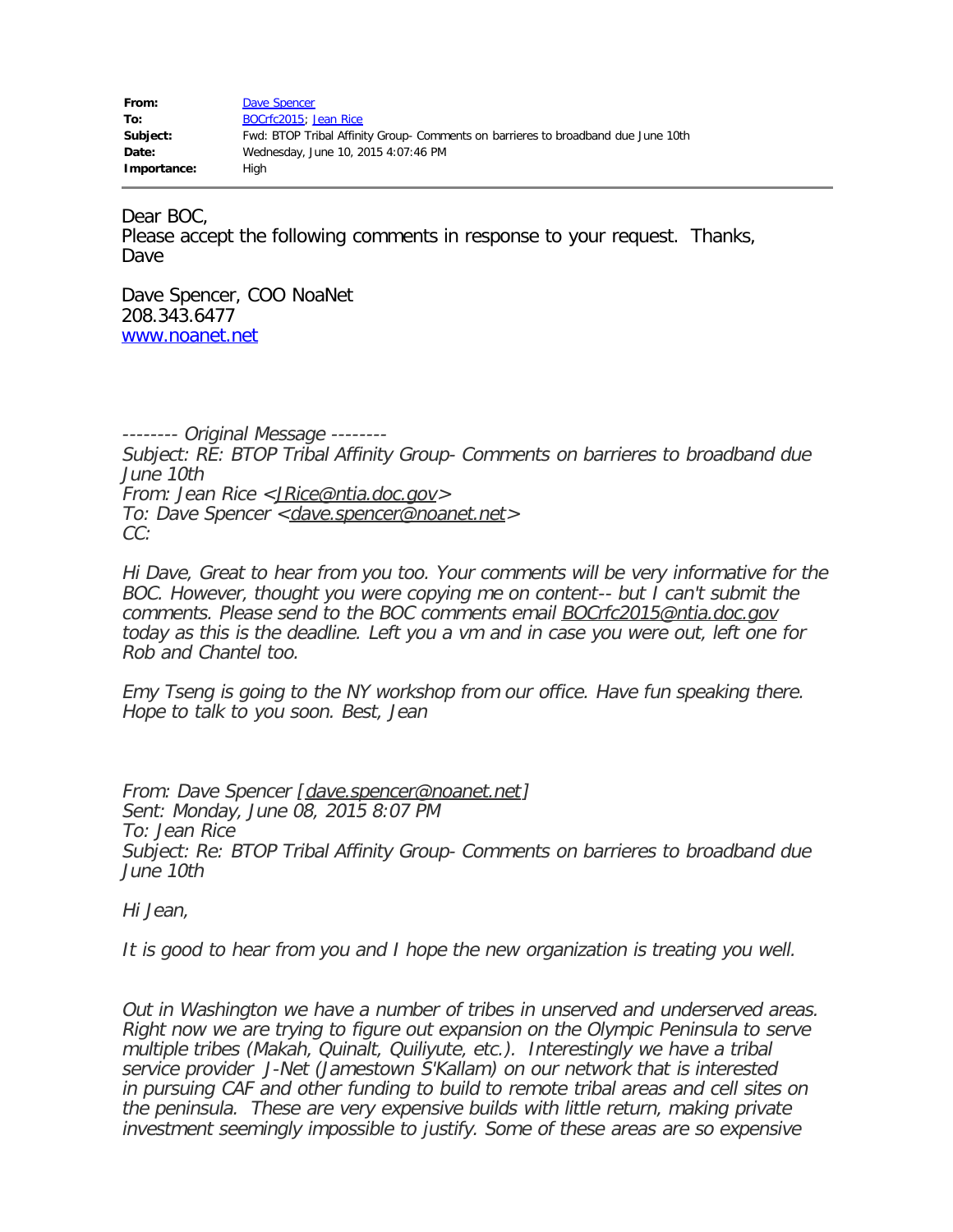that even our public utility districts (municipal corps that own NoaNet) have trouble justifying the builds. Any help you can muster to pursue funding options now is most welcome!

Meanwhile, we see some barriers to getting CAF and other funding. The price cap carriers have first right of refusal (CenturyLink in our case). If and when they do not accept the funds then remaining competitors for the funding must be eligible telecom carriers (ETC's). Of course this is challenging for us since WA is one of the states with rules restricting municipal broadband. In our case, we are restricted to wholesale only which prevents us from meeting the CAF requirements. We understand that we could team with a retail service provider like J-Net to meet the ETC requirements but obviously it makes it more challenging to get funding.

Also, in the Makah, Quilcene, Poulsbo and other areas broadband is advertised by the incumbent as being available but it can't actually be purchased. In some cases the areas are in permanent exhausted status, which means while broadband is supposedly available it can't be ordered and provisioned. This has the unfortunate effect of removing these areas from funding consideration even though very few are getting broadband.

Related to this permanent exhausted status is the ability to advertise a census block or tract as having service if only a few premises close to the central offices can get speeds which quality as broadband. In rural areas the census blocks/tracts can be quite large and many are not able to receive broadband.

Perhaps the unserved or underserved designation should require the incumbent to demonstrate that the broadband services can be provisioned to a significant sample of premises in the census block/tract before being passed over for funding due to being "served".

Related specifically to tribes: the Yakama Tribe was part of our BTOP build out. Important to them were the jobs created in the community, especially technical jobs that required training and certification in order to operate and maintain the networks. Grants or loans that recognized both an infrastructure and training component are important to these communities.

Thanks for the opportunity to comment. Good luck on all your efforts!

Dave

208.343.6477

From: Jean Rice <[JRice@ntia.doc.gov](mailto:JRice@ntia.doc.gov)> Sent: Tuesday, June 2, 2015 10:46 AM Subject: BTOP Tribal Affinity Group- Comments on barrieres to broadband due June 10th